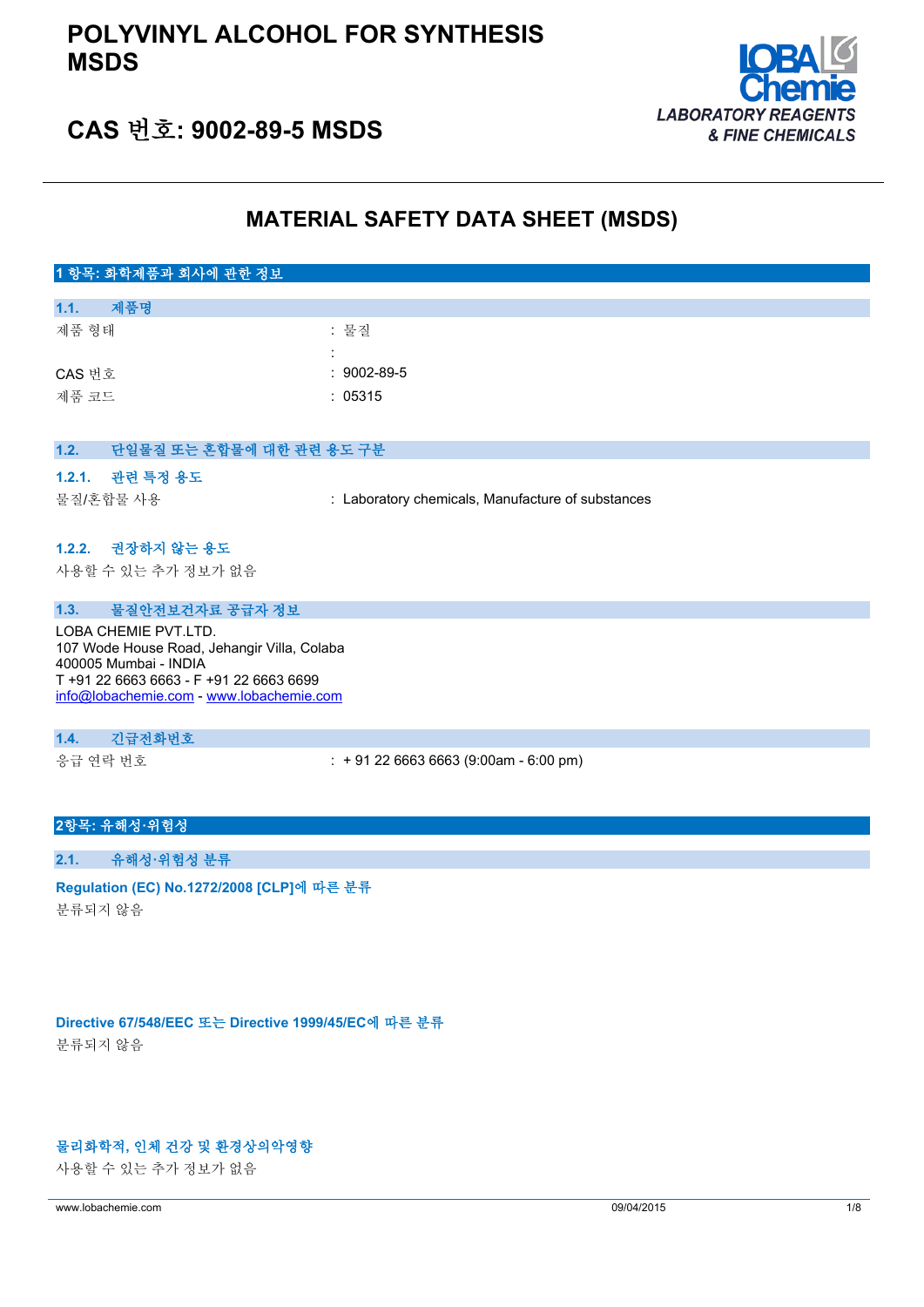물질안전보건자료

## **2.2. 예방조치문구를 포함한 경고표지 항목**

#### **규정 (EC) No. 1272/2008에 따른 라벨 표시[CLP] Extra labelling to displayExtra classification(s) to display**

라벨 부착 규정 없음

## **2.3. 기타 정보**

사용할 수 있는 추가 정보가 없음

## **3항목: 구성성분의 명칭 및 함유량**

**3.1. 단일물질**

- 명칭 : POLYVINYL ALCOHOL For Synthesis
- CAS 번호 : 9002-89-5

#### R- 및 H- 문구에 대한 전문: 16항 참조

## **3.2. 혼합물** 해당없음

| 4항목: 응급조치요령     |                                                                                                                                                                  |
|-----------------|------------------------------------------------------------------------------------------------------------------------------------------------------------------|
|                 |                                                                                                                                                                  |
| 4.1.<br>응급조치 요령 |                                                                                                                                                                  |
| 흠입 후 응급 조치      | : Remove person to fresh air and keep comfortable for breathing. Give oxygen or<br>artificial respiration if necessary. If you feel unwell, seek medical advice. |
| 피부 접촉 후 응급 조치   | : 다량의 비누 및 물로 부드럽게 씻어내시오. 피부 자극이 생기면 의학적인 조언·주의를<br>받으시오.                                                                                                        |
| 안구 접촉 후 응급 조치   | : 가능하면 콘택트렌즈를 제거하시오. 계속 씻으시오. 몇 분간 물로 조심해서 씻으시오.<br>눈에 대한 자극이 지속되면 의학적인 조언·주의를 받으시오.                                                                             |
| 섭취 후 응급 조치      | : Rinse mouth out with water. If you feel unwell, seek medical advice.                                                                                           |

## **4.2. 변이원성**

사용할 수 있는 추가 정보가 없음

| 4.3.    | 즉각적인 치료 및 특수 치료 필요 여부 표시 |                                                                      |
|---------|--------------------------|----------------------------------------------------------------------|
|         | Treat symptomatically.   |                                                                      |
|         | 5항목: 폭발·화재시 대처방법         |                                                                      |
|         |                          |                                                                      |
| 5.1.    | 적절한 소화제                  |                                                                      |
| 적절한 소화제 |                          | : dry chemical powder, alcohol-resistant foam, carbon dioxide (CO2). |
|         | 부적절한 소화재                 | : Do not use a heavy water stream.                                   |
|         |                          |                                                                      |
| 5.2.    | 화학물질로부터 생기는 특정 유해성       |                                                                      |
|         | 사용할 수 있는 추가 정보가 없음       |                                                                      |
|         |                          |                                                                      |

## **5.3. 소방대원을 위한 조언**

화재 진압 중 보호 : Do not attempt to take action without suitable protective equipment.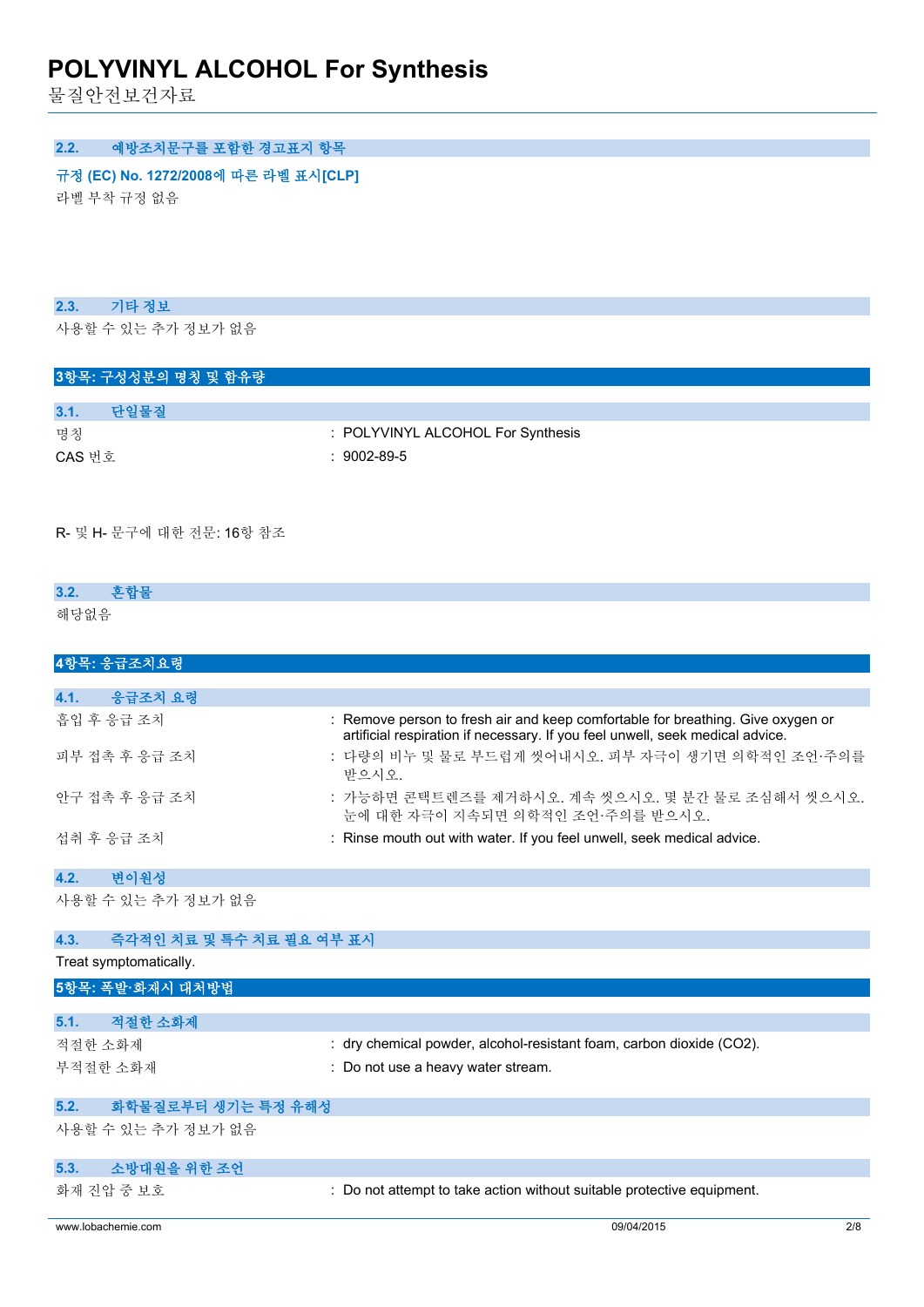물질안전보건자료

| ㄷ ㄷ ㄴ ㄴㅡ- ㄴ′ ㅣㅡ                    |                                                                                                                            |
|------------------------------------|----------------------------------------------------------------------------------------------------------------------------|
| 6항목: 누출사고시 대처방법                    |                                                                                                                            |
| 인체를 보호하기 위해 필요한 조치사항 및 보호구<br>6.1. |                                                                                                                            |
| 6.1.1.<br>비응급 요원용                  |                                                                                                                            |
| 응급 조치                              | : Evacuate unnecessary personnel.                                                                                          |
| 6.1.2. 응급 구조대용                     |                                                                                                                            |
| 보호 장비                              | : 적절한 개인 보호구를 착용하시오.                                                                                                       |
| 응급 조치                              | : Stop release.                                                                                                            |
| 6.2.<br>환경을 보호하기 위해 필요한 조치사항       |                                                                                                                            |
| 환경으로 배출하지 마시오.                     |                                                                                                                            |
| 6.3.<br>정화 또는 제거 방법                |                                                                                                                            |
| 세척 방법                              | : Clear up rapidly by scoop or vacuum.                                                                                     |
| 6.4.<br>기타 항목 참조                   |                                                                                                                            |
| 사용할 수 있는 추가 정보가 없음                 |                                                                                                                            |
| 7항목: 취급 및 저장방법                     |                                                                                                                            |
| 안전취급요령<br>7.1.                     |                                                                                                                            |
| 안전취급요령                             | : 눈, 피부, 의복에 묻지 않도록 하시오.                                                                                                   |
| 위생 조치                              | : Wash hands and other exposed areas with mild soap and water before eating,<br>drinking or smoking and when leaving work. |
| 피해야할 조건을 포함한 안전한 저장 방법<br>7.2.     |                                                                                                                            |
| 보관 조건                              | : Store in original container. 용기를 단단히 밀폐하시오. 건조한 장소에 보관하시오.<br>습기를 방지하시오.                                                 |
| 특정 최종 사용<br>7.3.                   |                                                                                                                            |
| 사용할 수 있는 추가 정보가 없음                 |                                                                                                                            |
| 8항목: 노출방지 및 개인보호구                  |                                                                                                                            |
| 제어 매개 변수<br>8.1.                   |                                                                                                                            |
| 사용할 수 있는 추가 정보가 없음                 |                                                                                                                            |

| 8.2.<br>노출방지                 |                                      |  |
|------------------------------|--------------------------------------|--|
| 손보호                          | : 보호 장갑                              |  |
| 눈보호                          | : Chemical goggles or safety glasses |  |
| 신체 보호                        | : 적절한 보호복을 착용하시오                     |  |
| 호흡기 보호                       | : 호흡 보호구를 착용하시오                      |  |
| 9항목: 물리화학적 특성                |                                      |  |
| 기본적인 물리화학적 특성에 대한 정보<br>9.1. |                                      |  |
| 물리적 상태                       | : Solid                              |  |
|                              |                                      |  |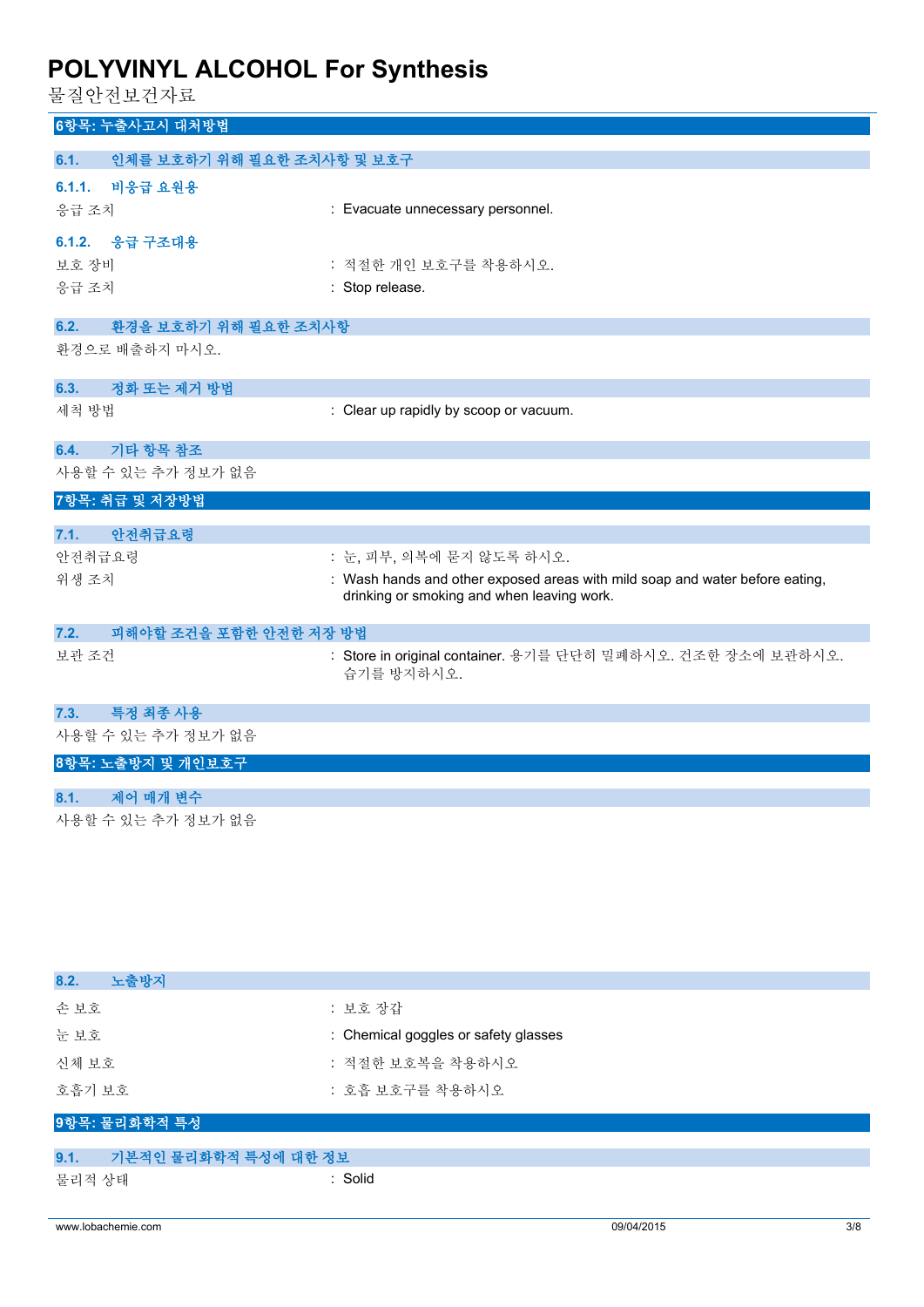- <del>- - - - - - - -</del><br>물질안전보건자료

| ㄹ ㄹ ㄴ ㄴ ㅗ ㄴ ′ ') ㅛ         |                                                |
|----------------------------|------------------------------------------------|
| 색상                         | : Colourless granules.                         |
| 냄새                         | : mild odor.                                   |
| 냄새 역치                      | : 자료없음                                         |
| pH                         | $: 5 - 7$                                      |
| 상대 증발 속도(부틸아세테이트=1)        | : 자료없음                                         |
| 융해점                        | : 200 $^{\circ}$ C                             |
| 빙점                         | : 자료없음                                         |
| 초기 끓는점과 끓는점 범위             | : 자료없음                                         |
| 인화점                        | $:$ > 113 °C                                   |
| 자연발화온도                     | : 자료없음                                         |
| 분해온도                       | : 228 $^{\circ}$ C                             |
| 인화성(고체, 기체)                | : 자료없음                                         |
| 증기압                        | : 자료없음                                         |
| 20°C에서의 상대 증기 밀도           | : 자료없음                                         |
| 상대 밀도                      | : 자료없음                                         |
| 비중/밀도                      | : $1.269$ g/cm <sup>3</sup>                    |
| 용해도                        | : 물: Soluble in water                          |
| n-옥탄올/물분배계수                | : 자료없음                                         |
| 점도, 운동학적                   | : 4 - 35 mm <sup>2</sup> /s at 20 $^{\circ}$ C |
| 점도, 역학적                    | : 자료없음                                         |
| 폭발성                        | : 자료없음                                         |
| 산화성                        | : 자료없음                                         |
| 인화 또는 폭발 범위의 상한/하한         | : 자료없음                                         |
| 그 밖의 참고사항                  |                                                |
| 9.2.<br>사용할 수 있는 추가 정보가 없음 |                                                |
| 10항목: 안정성 및 반응성            |                                                |
| 반응성<br>10.1.               |                                                |
| 사용할 수 있는 추가 정보가 없음         |                                                |

### **10.2. 화학적 안정성**

Stable under normal conditions.

## **10.3. 유해 반응의 가능성**

사용할 수 있는 추가 정보가 없음

### **10.4. 피해야 할 조건**

직사광선. Air contact. Moisture.

www.lobachemie.com 09/04/2015 4/8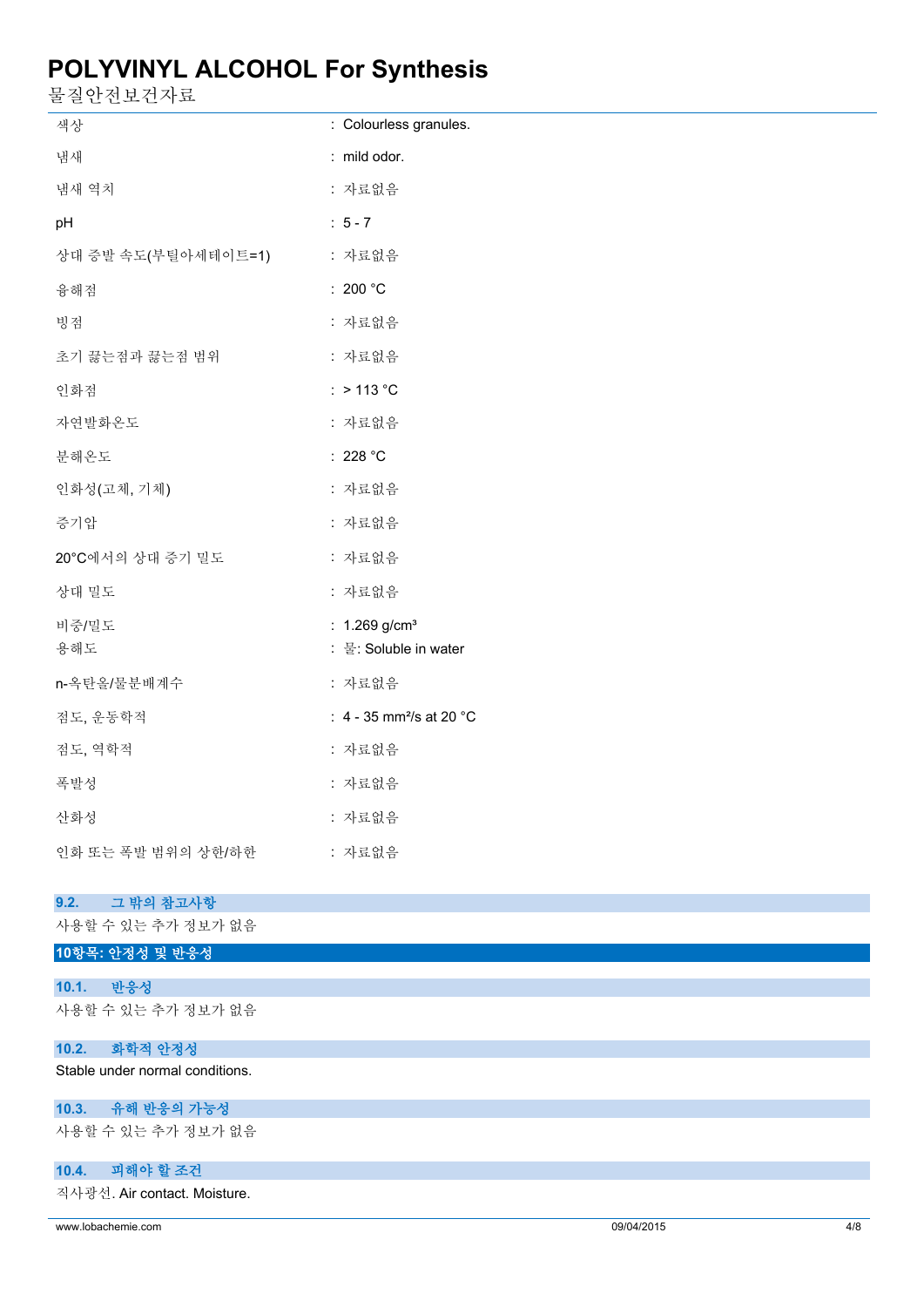물질안전보건자료

| 피해야 할 물질<br>10.5.                                    |                        |  |  |
|------------------------------------------------------|------------------------|--|--|
| 사용할 수 있는 추가 정보가 없음                                   |                        |  |  |
| 10.6. 분해시 생성되는 유해물질                                  |                        |  |  |
| 사용할 수 있는 추가 정보가 없음                                   |                        |  |  |
| 11항목: 독성에 관한 정보                                      |                        |  |  |
| 11.1. 독성에 대한 정보                                      |                        |  |  |
| 급성 독성                                                | : 분류되지 않음              |  |  |
| 피부 부식성 / 자극성                                         | : 분류되지 않음<br>pH: 5 - 7 |  |  |
| 심한 눈손상 또는 자극성                                        | : 분류되지 않음<br>pH: 5 - 7 |  |  |
| 호흡기 또는 피부 과민성                                        | : 분류되지 않음              |  |  |
| 생식세포 돌연변이 유발성                                        | : 분류되지 않음              |  |  |
| 발암성                                                  | : 분류되지 않음              |  |  |
| 생식독성                                                 | : 분류되지 않음              |  |  |
| 특정 표적장기 독성 (1회노출)                                    | : 분류되지 않음              |  |  |
| 특정 표적장기 독성 (반복노출) : 분류되지 않음                          |                        |  |  |
| 흡인유해성                                                | : 분류되지 않음              |  |  |
| <b>DOI VUINVI AI COHOL For Synthopic (9002.89 E)</b> |                        |  |  |

| POLYVINYL ALCOHOL For Synthesis (9002-89-5) |                                               |  |
|---------------------------------------------|-----------------------------------------------|--|
| 점도, 운동학적                                    | $^\prime\,$ 4 - 35 mm²/s at 20 °C $^\prime\,$ |  |

## **12항목: 환경에 미치는 영향**

**12.1. 독성**

사용할 수 있는 추가 정보가 없음

## **12.2. 잔류성 및 분해성**

사용할 수 있는 추가 정보가 없음

## **12.3. 생물농축성**

사용할 수 있는 추가 정보가 없음

## **12.4. 토양이동성**

사용할 수 있는 추가 정보가 없음

www.lobachemie.com 09/04/2015 5/8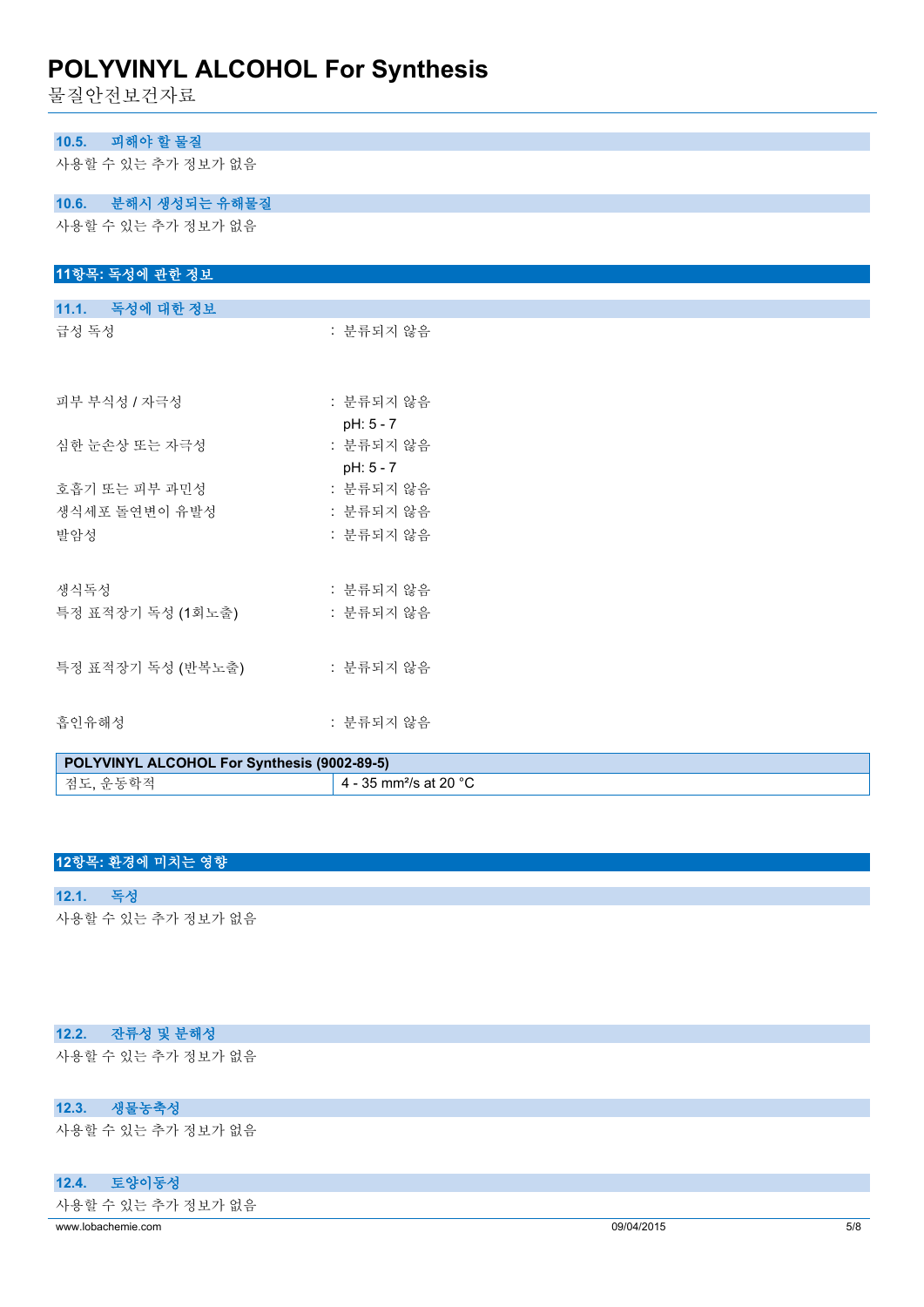물질안전보건자료

## **12.5. PBT 및 vPvB 평가 결과**

사용할 수 있는 추가 정보가 없음

### **12.6. 기타 유해 영향**

사용할 수 있는 추가 정보가 없음

## **13항목: 폐기시 주의사항**

**13.1. 폐기물 처리법** 사용할 수 있는 추가 정보가 없음

## **14항목: 운송에 필요한 정보**

ADR / RID / IMDG / IATA / ADN 에 따름

| 유엔번호(UN No.)<br>14.1.       |        |                   |
|-----------------------------|--------|-------------------|
| UN-번호(ADR)                  | : 해당없음 |                   |
| UN-번호 (IMDG)                | : 해당없음 |                   |
| UN-번호(IATA)                 | : 해당없음 |                   |
| UN-번호(ADN)                  | : 해당없음 |                   |
| UN-번호(RID)                  | : 해당없음 |                   |
|                             |        |                   |
| 적정선적명<br>14.2.              |        |                   |
| 고유 운송 명칭(ADR)               | : 해당없음 |                   |
| Proper Shipping Name (IMDG) | : 해당없음 |                   |
| 고유 운송 명칭(IATA)              | : 해당없음 |                   |
| 고유 운송 명칭(ADN)               | : 해당없음 |                   |
| 고유 운송 명칭(RID)               | : 해당없음 |                   |
|                             |        |                   |
| 14.3.<br>운송에서의 위험성 등급       |        |                   |
| <b>ADR</b>                  |        |                   |
| 운송 위험 분류 (ADR)              | : 해당없음 |                   |
| <b>IMDG</b>                 |        |                   |
| 운송 위험 분류 (IMDG)             | : 해당없음 |                   |
|                             |        |                   |
| <b>IATA</b>                 |        |                   |
| 운송 위험 분류 (IATA)             | : 해당없음 |                   |
|                             |        |                   |
| <b>ADN</b>                  |        |                   |
| 운송 위험 분류 (ADN)              | : 해당없음 |                   |
|                             |        |                   |
| <b>RID</b>                  |        |                   |
| 운송 위험 분류 (RID)              | : 해당없음 |                   |
|                             |        |                   |
| 용기등급<br>14.4.               |        |                   |
| 포장 등급(ADR)                  | : 해당없음 |                   |
| 포장 등급(IMDG)                 | : 해당없음 |                   |
| 포장 그룹(IATA)                 | : 해당없음 |                   |
| www.lobachemie.com          |        | 6/8<br>09/04/2015 |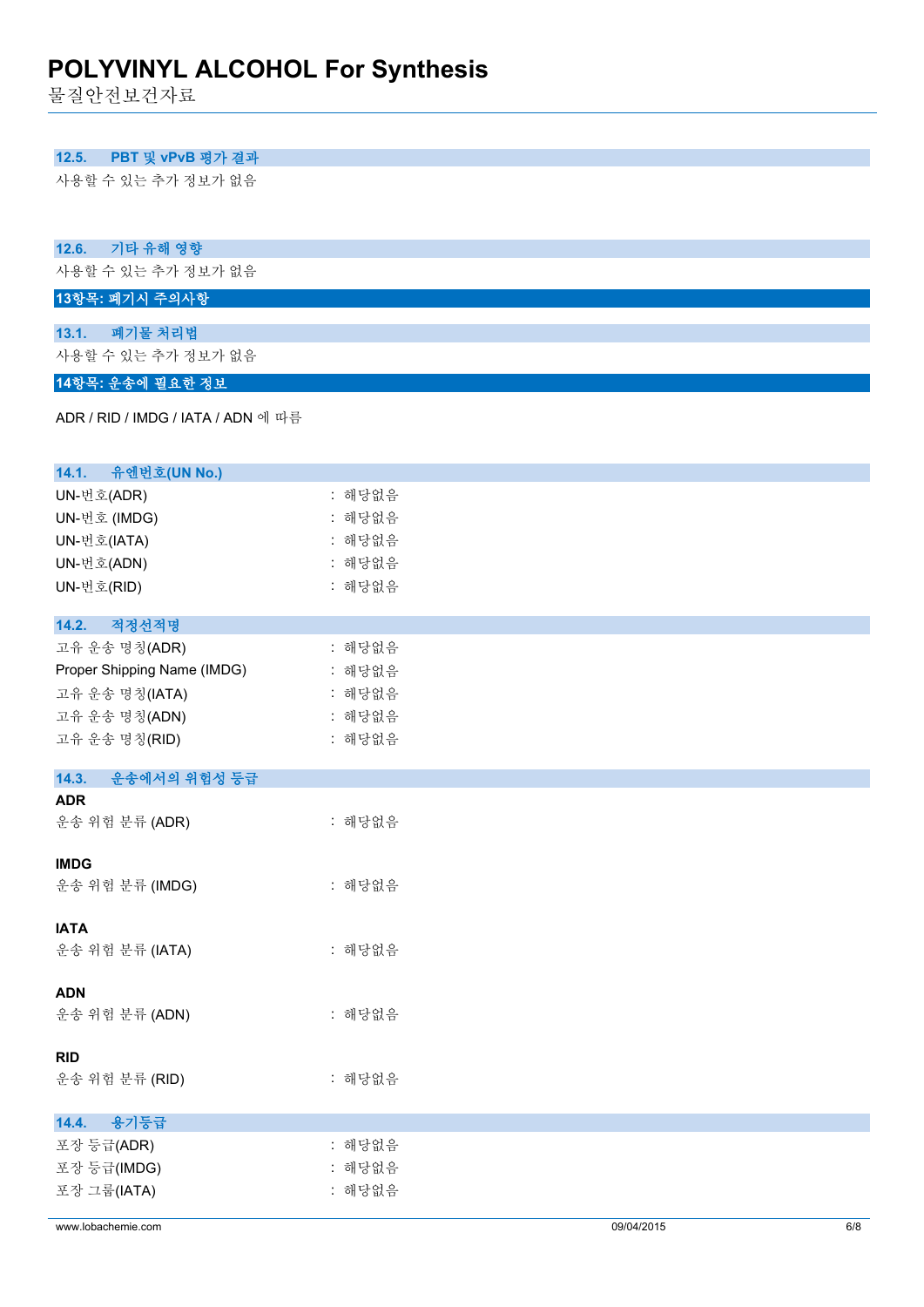물질안전보건자료

| 포장 그룹(ADN) | : 해당없음 |
|------------|--------|
| 포장 등급(RID) | : 해당없음 |

### **14.5. 환경 유해성**

| 화경에 위험    | : No          |
|-----------|---------------|
| 해양오염물질    | : No          |
| 그 밖의 참고사항 | : 가용 추가 정보 없음 |

### **14.6. 사용자를 위한 특별 주의사항**

## **- 내륙 수송**

자료없음

## **- 해상 운송**

자료없음

## **- 항공 운송**

자료없음

## **- 국내 수로 운송**

자료없음

## **- 철도 수송**

자료없음

**14.7. MARPOL 73/78 별첨 II 및 IBC 코드에 따른 대량 운송**

해당없음

## **15항목: 법적 규제현황**

## **15.1. 안전, 보건 및 환경과 관련하여 단일물질 또는 혼합물에 대한 특별 규정/법규**

#### **15.1.1. EU 규정**

REACH의 별첨 XVII 규제사항에 따른 제한 없음 POLYVINYL ALCOHOL For Synthesis is not on the REACH Candidate List POLYVINYL ALCOHOL For Synthesis is not on the REACH Annex XIV List

### **15.1.2. 국가 규정**

## **독일**

| AwSV/VwVwS Annex reference                                                     | Water hazard class (WGK) 1, slightly hazardous to water (Classification according to<br>VwVwS, Annex 3; WGK No 2886) |
|--------------------------------------------------------------------------------|----------------------------------------------------------------------------------------------------------------------|
| 12th Ordinance Implementing the Federal<br>Immission Control Act - 12. BlmSchV | 12차 BlmSchV(배출 방지 법령) (심각한 사고에 대한 규정) 미대상                                                                            |